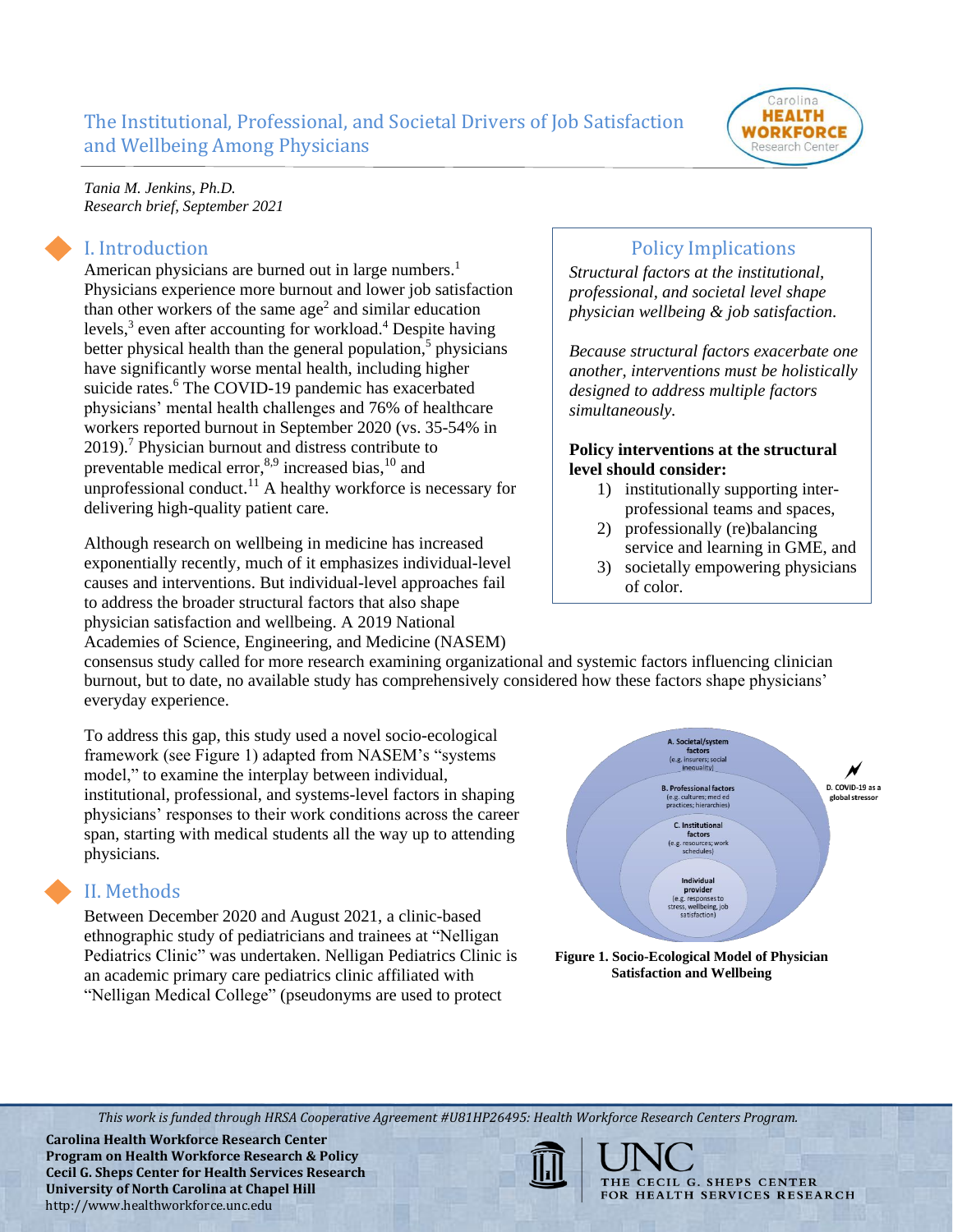confidentiality). The clinic is located in a low socio-economic status neighborhood, with  $~60\%$  of patients insured through Medicaid. During 8 months of observation at the clinic, 65 attendings, residents, medical students, and clinic staff/administrators were interviewed. Of the interviewees, 74% identified as female and 45% identified as Black, Hispanic, Asian, or Middle Eastern. In interviews, burnout was measured among all respondents using the Maslach Burnout Inventory. Among physicians (residents, attendings, and physician-administrators), career satisfaction was also measured using the Global Satisfaction Measures Survey. Qualitative data analysis using open and focused coding<sup>[12](#page-4-11)</sup> is underway and findings presented below may change as analyses continue.

### III. Findings

Among the 94% of interviewees that completed the MBI, *63% exhibited at least 1 symptom of burnout: high emotional exhaustion, high depersonalization or low personal accomplishment.*[13](#page-4-12) Among medical students specifically, that figure rose to 74%. 91% of eligible physicians completed the Global Satisfaction Measures Survey. Among them, 58% view their current situation as a major source of frustration, and 39% feel that their medical career has not met their expectations. Thirteen percent (13%) would not become a physician if they could choose their career over again.

| <b>Institutional</b><br><b>Professional</b><br>Societal/System<br>The organization of training<br>Social inequalities in health<br>Centralized decision-<br>$\bullet$<br>$\bullet$<br>Mismatched expectations<br>add complexity to visits<br>making<br>Balance of service and<br>Addressing community needs<br>Lack of transparency<br>٠<br>$\bullet$<br>$\bullet$<br>Unresponsive leadership<br>Patient satisfaction<br>learning<br>Lack of flexibility in<br>"A world of judgment"<br>Systemic racism<br>٠<br>$\bullet$<br>Rationalization of healthcare<br>scheduling to<br>"Superhero norm"<br>$\bullet$<br>accommodate life events<br>Push bodily needs aside<br>Secondary trauma from<br>٠<br>Don't show 'weakness'<br>encountering social inequality<br>(e.g. sickness, pregnancy)<br>$\bullet$<br>Not feeling valued by<br>Documentation requirements<br>Specialty culture<br>$\bullet$<br>٠<br>institution<br>Electronic health record<br><b>Emotional expectations</b><br>٠<br>Productivity pressures<br>$\bullet$<br>erases line between work and | Table 1. Belected 3th essol s |  |      |
|--------------------------------------------------------------------------------------------------------------------------------------------------------------------------------------------------------------------------------------------------------------------------------------------------------------------------------------------------------------------------------------------------------------------------------------------------------------------------------------------------------------------------------------------------------------------------------------------------------------------------------------------------------------------------------------------------------------------------------------------------------------------------------------------------------------------------------------------------------------------------------------------------------------------------------------------------------------------------------------------------------------------------------------------------------------|-------------------------------|--|------|
|                                                                                                                                                                                                                                                                                                                                                                                                                                                                                                                                                                                                                                                                                                                                                                                                                                                                                                                                                                                                                                                              |                               |  |      |
|                                                                                                                                                                                                                                                                                                                                                                                                                                                                                                                                                                                                                                                                                                                                                                                                                                                                                                                                                                                                                                                              |                               |  | home |

#### **Table 1. Selected stressors**

Respondents identified different stressors that can be categorized as institutional, professional, or societal/system stressors (see Table 1). Salient *among trainees and junior physicians is the issue of mismatched expectations, especially regarding the amount of documentation in medicine*. Despite requiring increasing numbers of shadowing hours for admission to medical school, few trainees have a clear understanding of the day-to-day lived experience of physicians which can lead to resentment later in their careers.

Another important stressor for trainees is the balance between service and learning in Graduate Medical Education (GME). When there is too much emphasis on clinical productivity, residents feel like they are only valued for their throughput rather than as learners, which increases their cynicism. *The emphasis on clinical productivity also exacerbates a "superhero norm," whereby trainees are encouraged to push aside their bodily needs, like going to the bathroom or eating meals, to avoid being perceived as lazy or as not doing the right thing for patients by peers and supervisors.* There is also a broad culture within medicine, starting in medical school, that discourages physicians and trainees from showing that they are struggling. Struggle implies weakness

Carolina Health Workforce Research Center Program on Health Workforce Research & Policy Cecil G. Sheps Center for Health Services Research University of North Carolina at Chapel Hill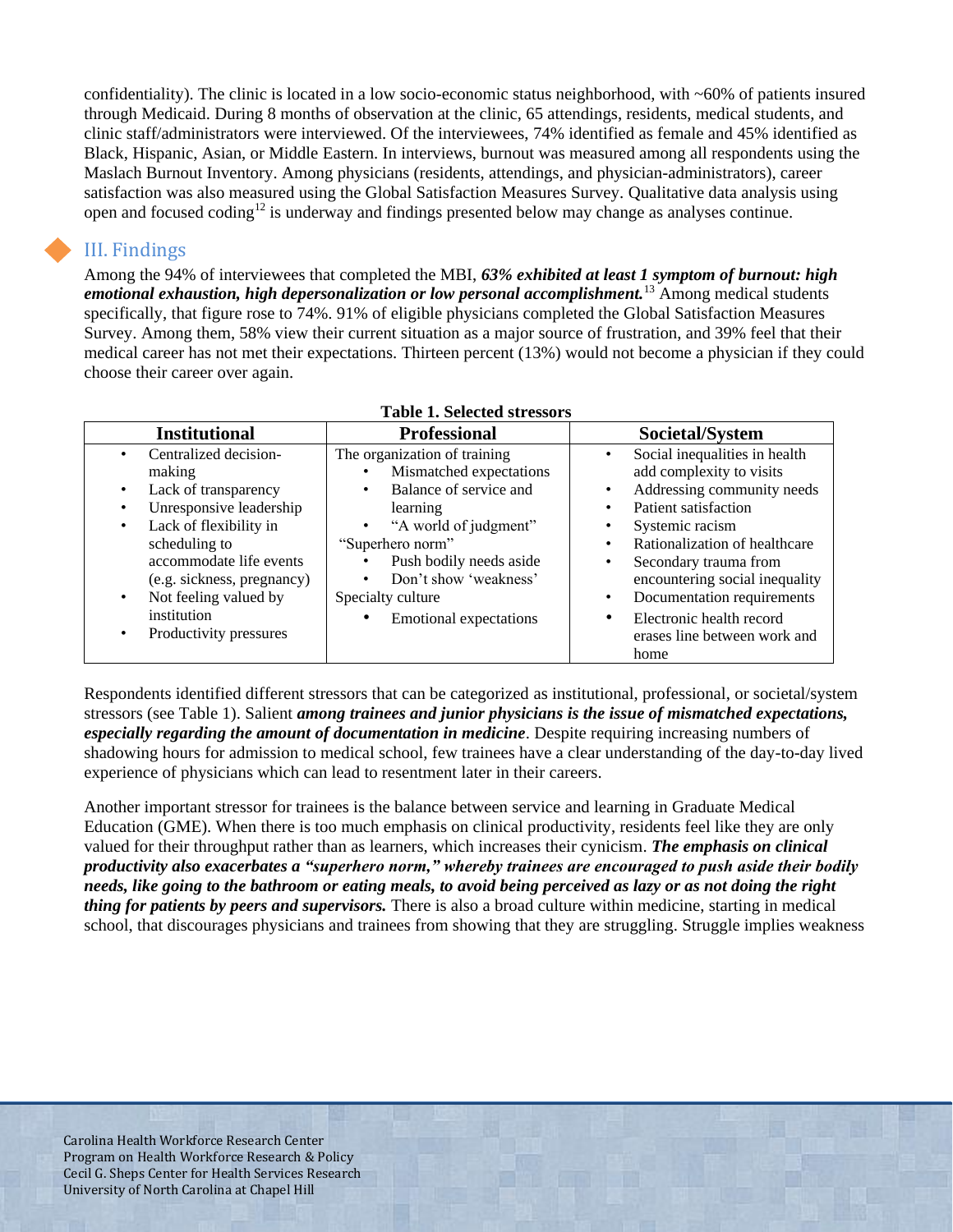and is compounded by parallel cultural norms within medicine of presenteeism and not 'dumping' additional work on over-worked colleagues, so physicians and trainees are dissuaded from taking time to care for themselves if they struggle.

The professional factors at play are compounded by institutional and system-level stressors that are present when working with a medically- and socially-complex patient population such as the one at the clinic being studied. Virtually all respondents *chose* to work with these more complex patients, but frequently feel like they are being asked by the institution to do more for underserved patients with fewer resources (like time). The patient population is thus paradoxically both a source of resilience *and* stress for these service-oriented physicians. The more complex patient population makes clinical productivity lower than colleagues at peer clinics, which increases pressure from the institution and further makes physicians and trainees feel discouraged. Productivity pressures are combined with a feeling that they are not providing the care they want to provide to this population. This is especially true for Black and Hispanic providers, many of whom want to get more involved in community organizing and advocacy (such as taking an afternoon to organize a neighborhood COVID vaccine clinic) but are discouraged from doing so because these activities do not help the institution's bottom line.

Finally, amidst all these stressors, when pediatricians and trainees express frustration, they can get penalized. The culture of pediatrics is one that values happy, bubbly personalities and can-do attitudes, making it more noticeable (and less acceptable) when providers complain.

In sum, structural factors at the institutional, professional, and societal level work together to shape physician wellbeing and job satisfaction. *Findings suggest that physicians and trainees effectively serve as shock absorbers, having to absorb, meet, and surpass increasingly impossible demands from institutions, health care systems, and their own profession.* These demands and stressors do not operate in isolation – they often reinforce and exacerbate one another, like the push to make trainees work more and the underlying "superhero" norm within medicine, making them more synergistic than additive in some cases. *This suggests that tackling one stressor at a time may be less effective than approaching them more holistically.*

Although these findings are not generalizable to other settings in the statistical sense, they are intended to be analytically generalizable,<sup>[14](#page-4-13)</sup> meaning the findings produce concepts and themes that may be applicable to other settings and can be empirically tested in future research.

## IV. Policy Implications

The study's findings raise several implications for policy interventions at different structural levels:

*Institutionally supporting interprofessional teams and team spaces.* This study found that many providers who were excited to work with underserved patients felt under-supported by their institution in this important work. These findings suggest there may be a role for interprofessional teams composed of social workers, nurses, scribes, mental health workers, and interpreters to help support overwhelmed providers during complex visits. Team members also require space to work alongside each other; this particular clinic has separate workspaces for nurses, physicians, and other personnel. Building spaces where different providers can interact with and support one another may help make teams work more smoothly.

*Professionally (re)balancing service and learning in GME.* The findings suggest that the organization of training

Carolina Health Workforce Research Center Program on Health Workforce Research & Policy Cecil G. Sheps Center for Health Services Research University of North Carolina at Chapel Hill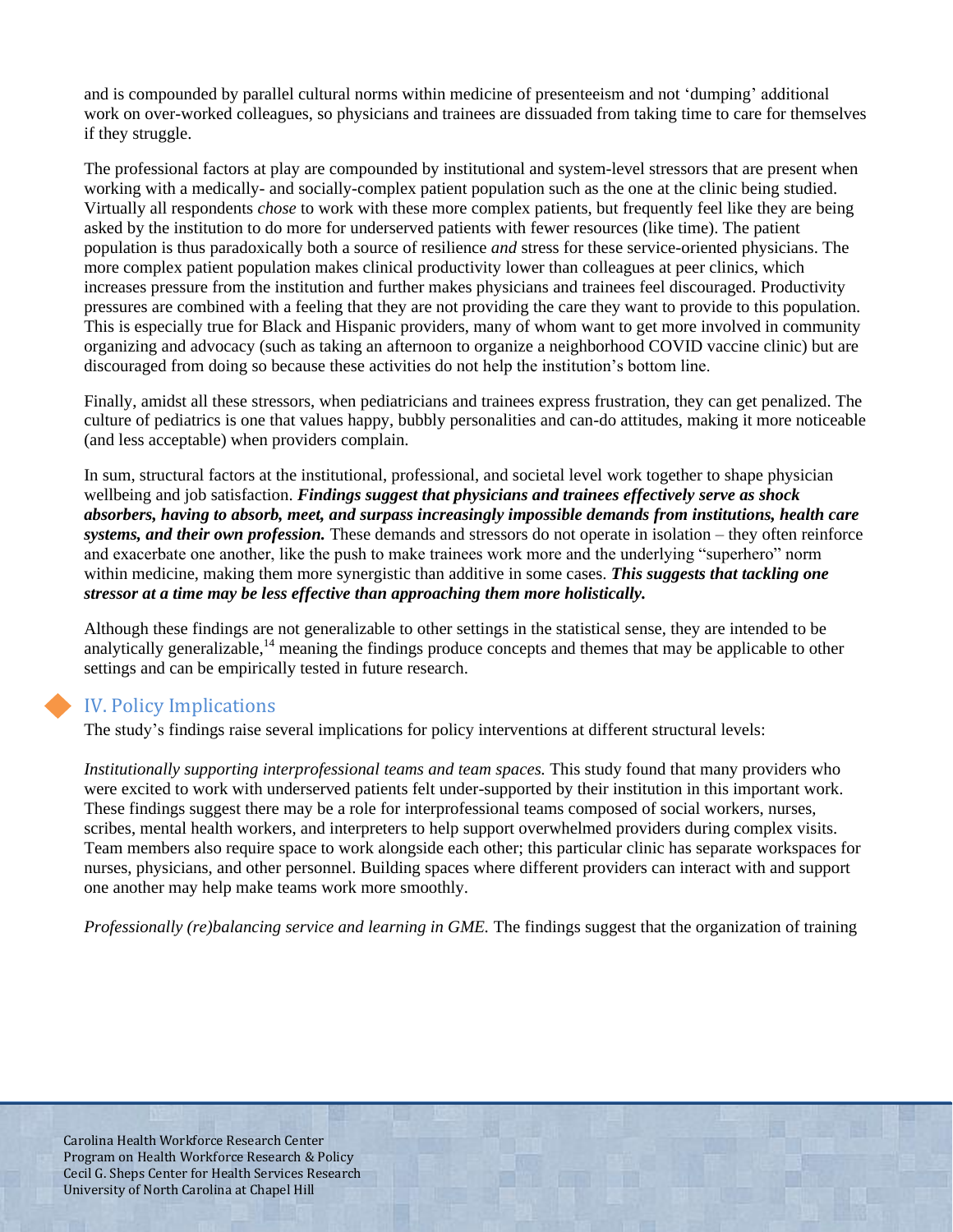is impacting trainees' wellbeing, particularly the balance between clinical service and learning in GME. One way to address this may be for HRSA to continue to support the training of primary care physicians (PCPs) in underserved communities so that their numbers are bolstered. A greater supply of PCPs could allow for greater institutional balance between clinical responsibilities and learning.

*Societally empowering physicians of color.* Numerous prior studies find that underrepresented minority physicians are often drawn to careers in medicine to serve their communities and provide primary care;<sup>[15-17](#page-4-14)</sup> the results of this study show, however, that physicians of color can sometimes feel disempowered or discouraged from doing community-based work or advocacy. This type of work can help build a culturally and linguistically competent health infrastructure in the community *and* may also help retain a diverse primary care workforce. Study findings suggest that HRSA and health care systems may want to expand current programs that support and fund these providers' efforts as they may be beneficial to patients and providers alike.

This project was supported by the Health Resources and Services Administration (HRSA) of the U.S. Department of Health and Human Services (HHS) under Cooperative Agreement #U81HP26495, Health Workforce Research Centers Program. The information, content and conclusions are those of the authors and should not be construed as the official position or policy of, nor should any endorsements be inferred by HRSA, HHS or the U.S. Government.

Carolina Health Workforce Research Center Program on Health Workforce Research & Policy Cecil G. Sheps Center for Health Services Research University of North Carolina at Chapel Hill